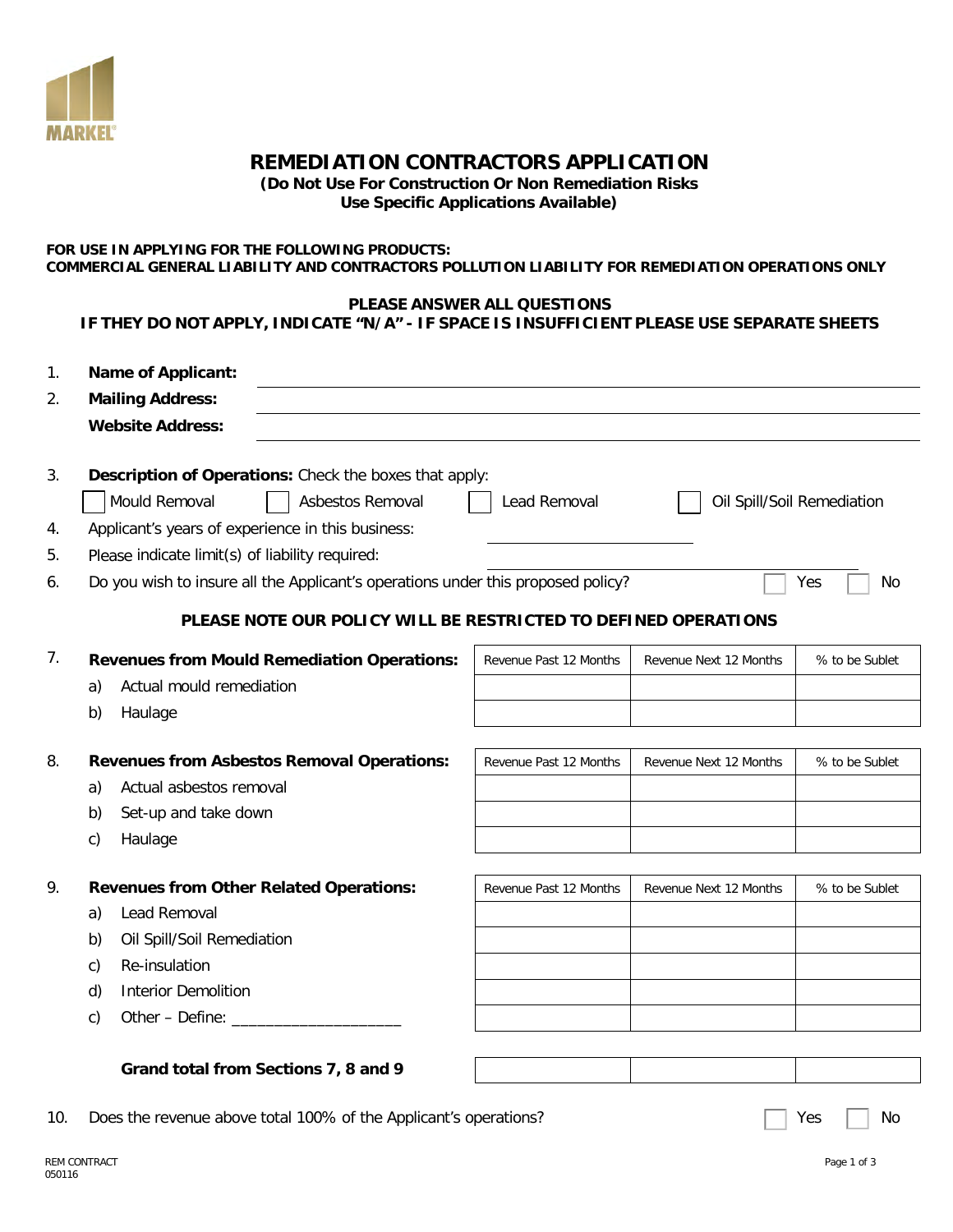| 11.                                                                                       | Does any one customer represent more than 25% of the Applicant's total revenue?<br>If Yes, provide details:                                                                                    |                                                                                                                                                                                                                                                                |                                                                         |        | Yes            | No.                                                                                                                                                                           |            |         |    |
|-------------------------------------------------------------------------------------------|------------------------------------------------------------------------------------------------------------------------------------------------------------------------------------------------|----------------------------------------------------------------------------------------------------------------------------------------------------------------------------------------------------------------------------------------------------------------|-------------------------------------------------------------------------|--------|----------------|-------------------------------------------------------------------------------------------------------------------------------------------------------------------------------|------------|---------|----|
| 12.                                                                                       | a)<br>b)                                                                                                                                                                                       | Indicate below the type of certification the Applicant has obtained (attach certification):<br>Mould Certification:<br>Asbestos Certification:<br>List other certifications, courses, seminars, etc. that the principals and supervisory staff have completed: |                                                                         |        |                |                                                                                                                                                                               |            |         |    |
|                                                                                           |                                                                                                                                                                                                |                                                                                                                                                                                                                                                                |                                                                         |        |                |                                                                                                                                                                               |            |         |    |
| 13.<br>Does the Applicant have standard operating procedures? (If Yes, attach copy)<br>a) |                                                                                                                                                                                                |                                                                                                                                                                                                                                                                |                                                                         |        |                |                                                                                                                                                                               | Yes        | No      |    |
|                                                                                           | b)<br>Is evidence of pollution liability insurance obtained from all subcontractors?<br>Yes<br>If Yes, what limit of insurance is required?                                                    |                                                                                                                                                                                                                                                                |                                                                         |        |                |                                                                                                                                                                               | No         |         |    |
| Does the Applicant require a written contract with your subcontractors?<br>Yes<br>C)      |                                                                                                                                                                                                |                                                                                                                                                                                                                                                                |                                                                         |        |                | No                                                                                                                                                                            |            |         |    |
|                                                                                           | d)                                                                                                                                                                                             | favour?                                                                                                                                                                                                                                                        |                                                                         |        |                | Do the contracts contain hold harmless and indemnification provisions in the Applicant's                                                                                      |            | Yes     | No |
|                                                                                           | If No, or if contracts are not used in all circumstances, explain your company policy on<br>hold harmless and indemnification requirements for work done by subcontractors:                    |                                                                                                                                                                                                                                                                |                                                                         |        |                |                                                                                                                                                                               |            |         |    |
|                                                                                           |                                                                                                                                                                                                |                                                                                                                                                                                                                                                                |                                                                         |        |                |                                                                                                                                                                               |            |         |    |
| 14.                                                                                       | Confirm air monitoring will be carried out by a consultant at all job sites<br>No<br>Yes<br>If Yes, indicate length of time records will be maintained:                                        |                                                                                                                                                                                                                                                                |                                                                         |        |                |                                                                                                                                                                               |            |         |    |
| 15.                                                                                       |                                                                                                                                                                                                |                                                                                                                                                                                                                                                                | Please provide Applicant's current coverage details in the chart below: |        |                |                                                                                                                                                                               |            |         |    |
|                                                                                           |                                                                                                                                                                                                | Coverage                                                                                                                                                                                                                                                       | Insurer                                                                 | Limits | Deductible/SIR | Policy Term                                                                                                                                                                   | Retro-date | Premium |    |
|                                                                                           |                                                                                                                                                                                                |                                                                                                                                                                                                                                                                |                                                                         |        |                |                                                                                                                                                                               |            |         |    |
| 16.                                                                                       |                                                                                                                                                                                                |                                                                                                                                                                                                                                                                | Indicate the number of owned/leased vehicles                            |        |                | Trucks:                                                                                                                                                                       | Other:     |         |    |
|                                                                                           | (Attach vehicle list and provide details of primary automobile policy, i.e., insurer, policy number and limit)                                                                                 |                                                                                                                                                                                                                                                                |                                                                         |        |                |                                                                                                                                                                               |            |         |    |
| 17.                                                                                       | Has the Applicant received any Notice of Violations, fines, penalties, complaints or enforcement<br>No<br>Yes<br>actions regarding compliance in the past 5 years?<br>If Yes, provide details: |                                                                                                                                                                                                                                                                |                                                                         |        |                |                                                                                                                                                                               |            |         |    |
| 18.                                                                                       | Has the Applicant been involved in any pollution or general liability related incidents in the past<br>Yes<br>No.<br>5 years?<br>If Yes, provide details:                                      |                                                                                                                                                                                                                                                                |                                                                         |        |                |                                                                                                                                                                               |            |         |    |
| 19.                                                                                       |                                                                                                                                                                                                |                                                                                                                                                                                                                                                                | If Yes, provide details:                                                |        |                | At the time of signing this Application, are you, the Applicant, aware of any facts or<br>circumstances which may reasonably be expected to give rise to a claim against you? |            | Yes     | No |